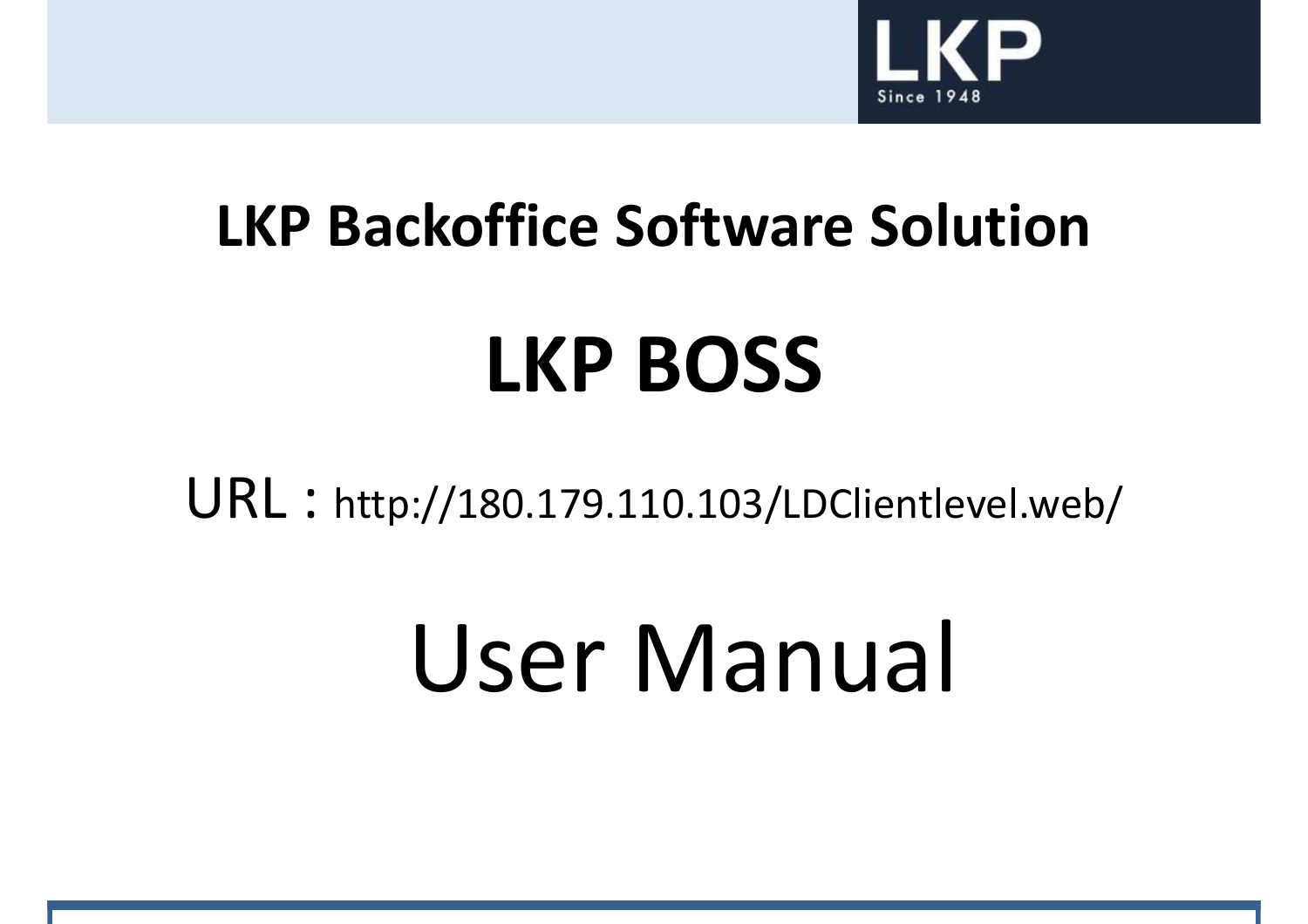### LKP BOSS – Salient Features

- 
- $\checkmark$ Designed with the latest technology to provide the best user experience
- $\checkmark$  All reports like digital contract note, daily transaction reports, financial statement, P&L reports, DP reports can be accessed under single login
- $\checkmark$  You can use filter facility (like MS Excel) in any reports by clicking on Filter icon given in all column headers
- $\checkmark$  You can sort any column on ascending or descending by clicking on that column header
- $\checkmark$  You can re-arrange columns sequence in any reports as per your convenience
- $\checkmark$  You can search for particular rows by typing in the blank row given just below column beaded. header
- $\checkmark$  You can see many other options by right click on any column headers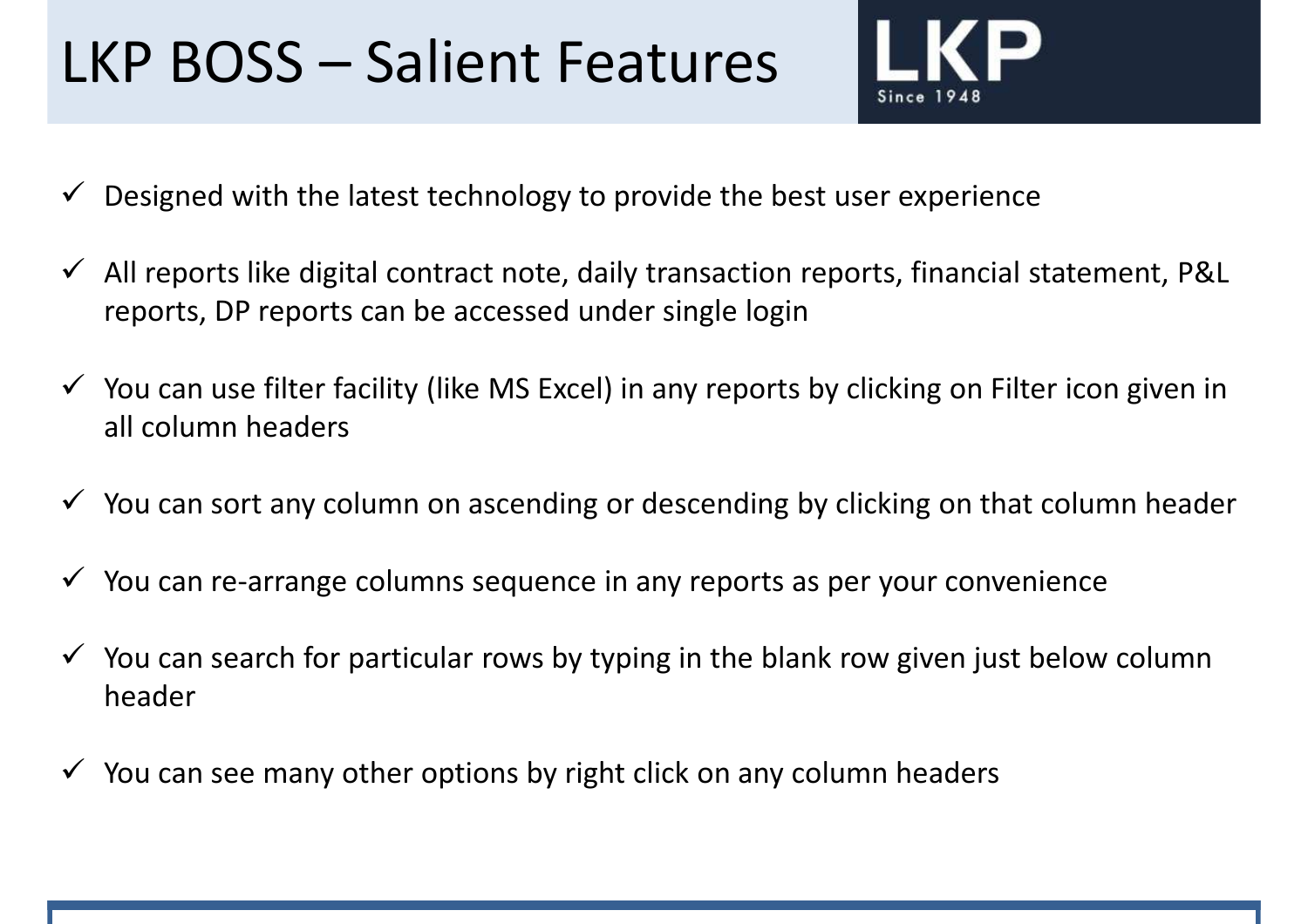#### LKP BOSS – Pre-requisites



**Technology :** LKP BOSS is developed in Microsoft Silverlight so it will download and install Microsoft Silverlight in your PC which may take 5-10 minute while using this software for first time

**Operating System :** Microsoft has stopped supporting Windows XP so LKP BOSS will work smoothly on **Windows 7 and higher (32 bit / 64 bit)** operating systems

**Browser :** Google Chrome doesn't support of Microsoft Silverlight so it is recommended to use **Internet Explorer 9 or higher**

**Internet Explorer Setting :** Open Internet Explorer and follow below steps **Pop-up Blocker :** Go to Tools  $\rightarrow$  Pop-up Blocker  $\rightarrow$  Pop-up Blocker Setting  $\rightarrow$  In "Address of websites to allow :" add **httn://180 179 110 103**, and click o In "Address of websites to allow :" , add **http://180.179.110.103** and click on Add button

**Compatibility :** Go to Tools  $\rightarrow$  Compatibility View Settings<br>In "Add this website:" add **httn://180 179 110 103** and *i* In "Add this website:" , add **http://180.179.110.103** and click on Add button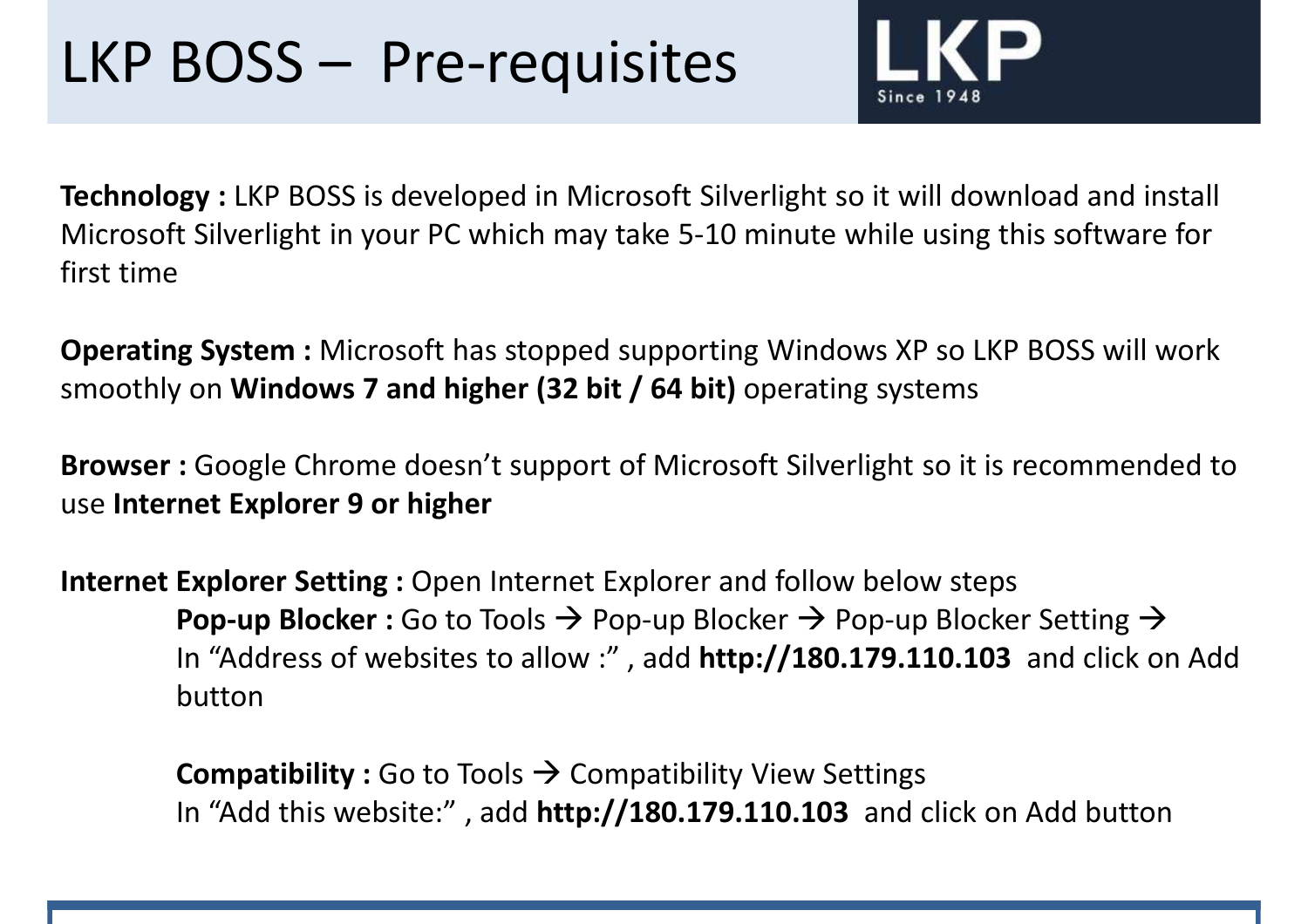#### LKP BOSS – Pre-requisites



**Browsing History Setting :** Go to Tools → Internet Options → General<br>Pelete browsing history on exit" option should NOT be ticke." **"Delete browsing history on exit"** option should NOT be ticked

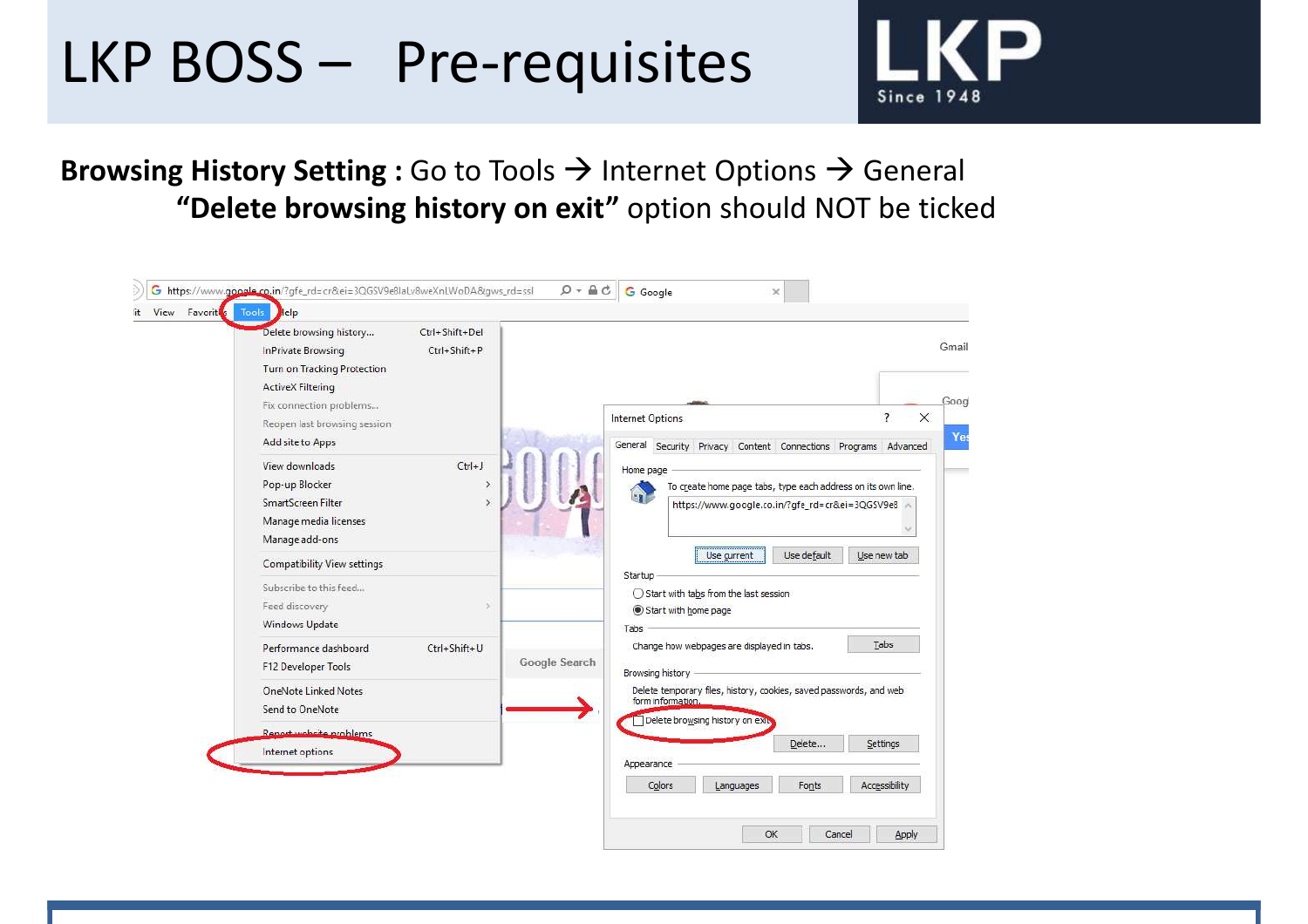#### LKP BOSS - LOGIN



- $\blacksquare$ Select company & year to which you want to login
- $\begin{array}{c} \hline \end{array}$ Enter backoffice code as Username , enter your Password
- Leave Code Type as "Backoffice" and Login Type as "All" and click on Login  $\blacksquare$

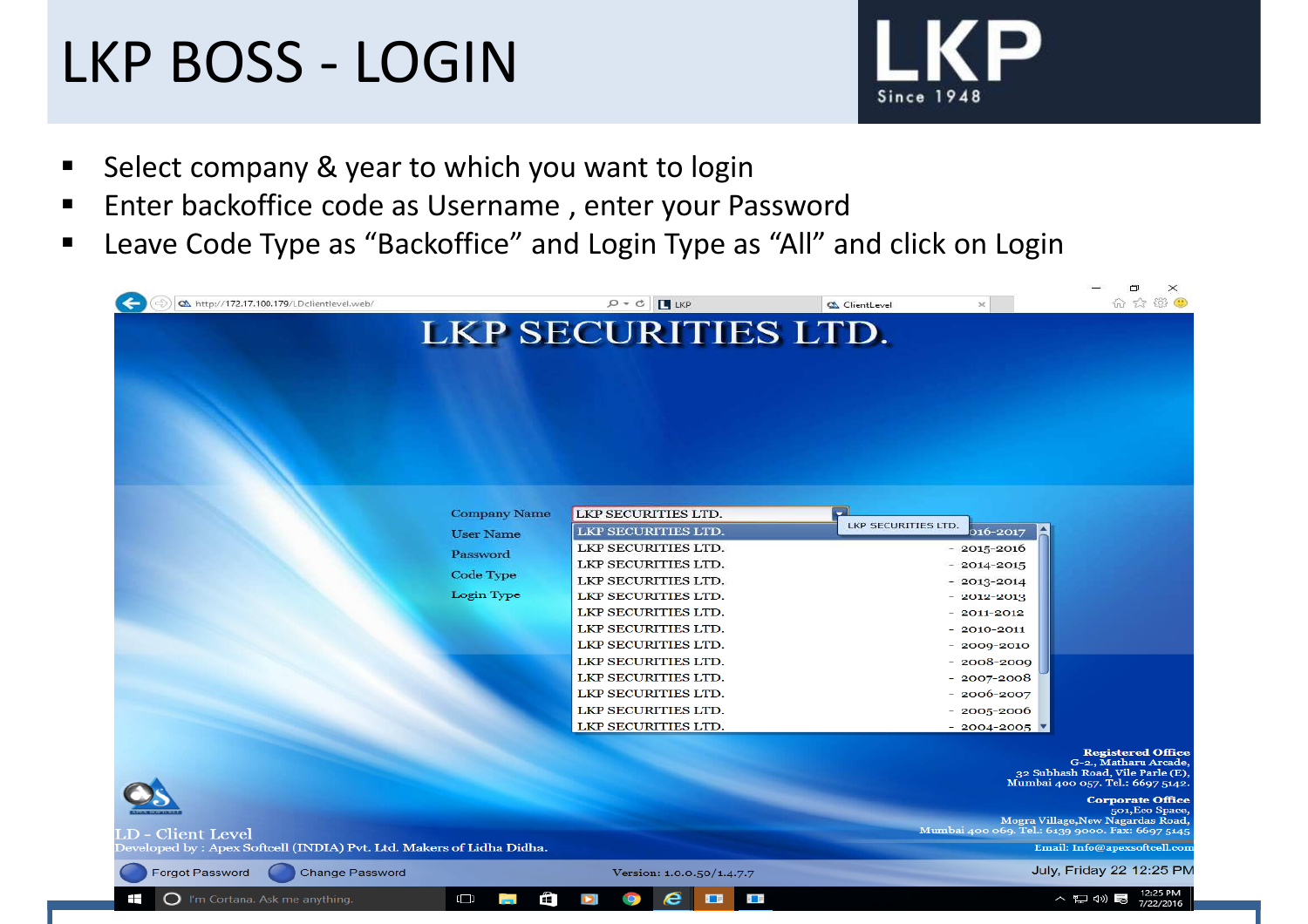### LKP BOSS – Home page



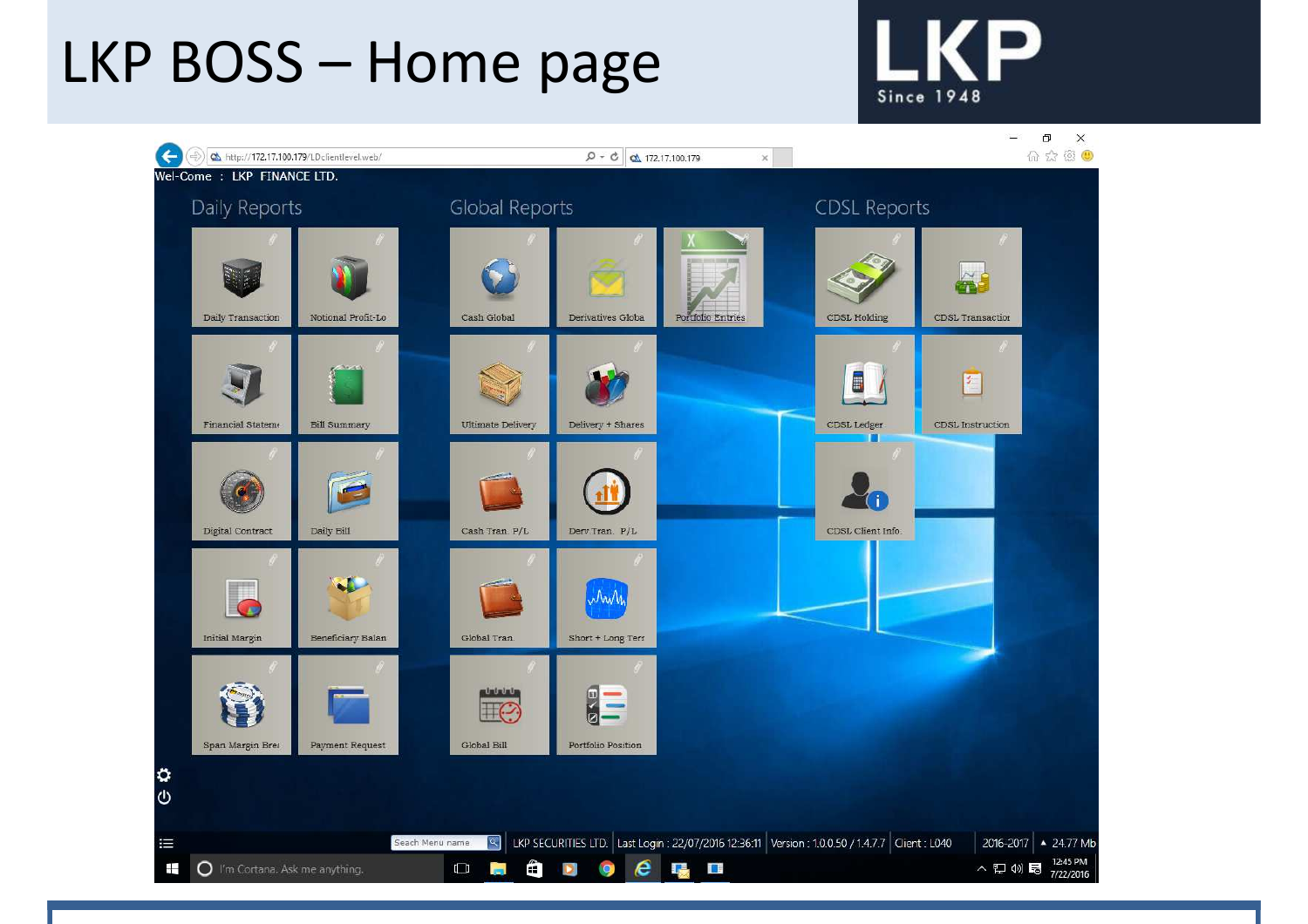#### LKP BOSS - FAQ



If you are getting below screen everytime when you open LKP Boss then go to next slide and follow the steps

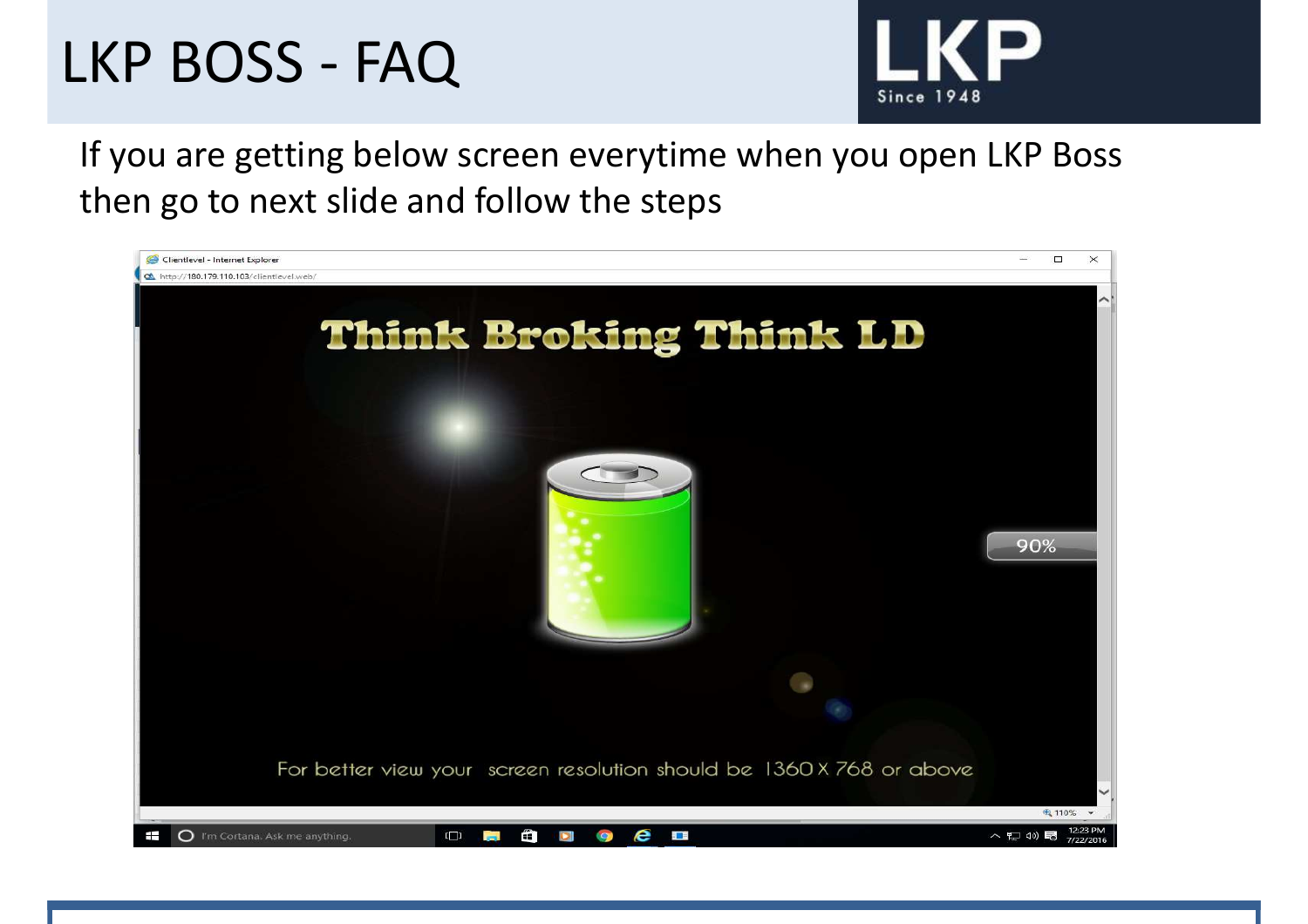#### LKP BOSS – Browser setting



#### **Open Internet Explorer :** Go to Tools → Internet Options → General<br>"Delete browsing bistory on exit" option should NOT be tic **"Delete browsing history on exit"** option should NOT be ticked